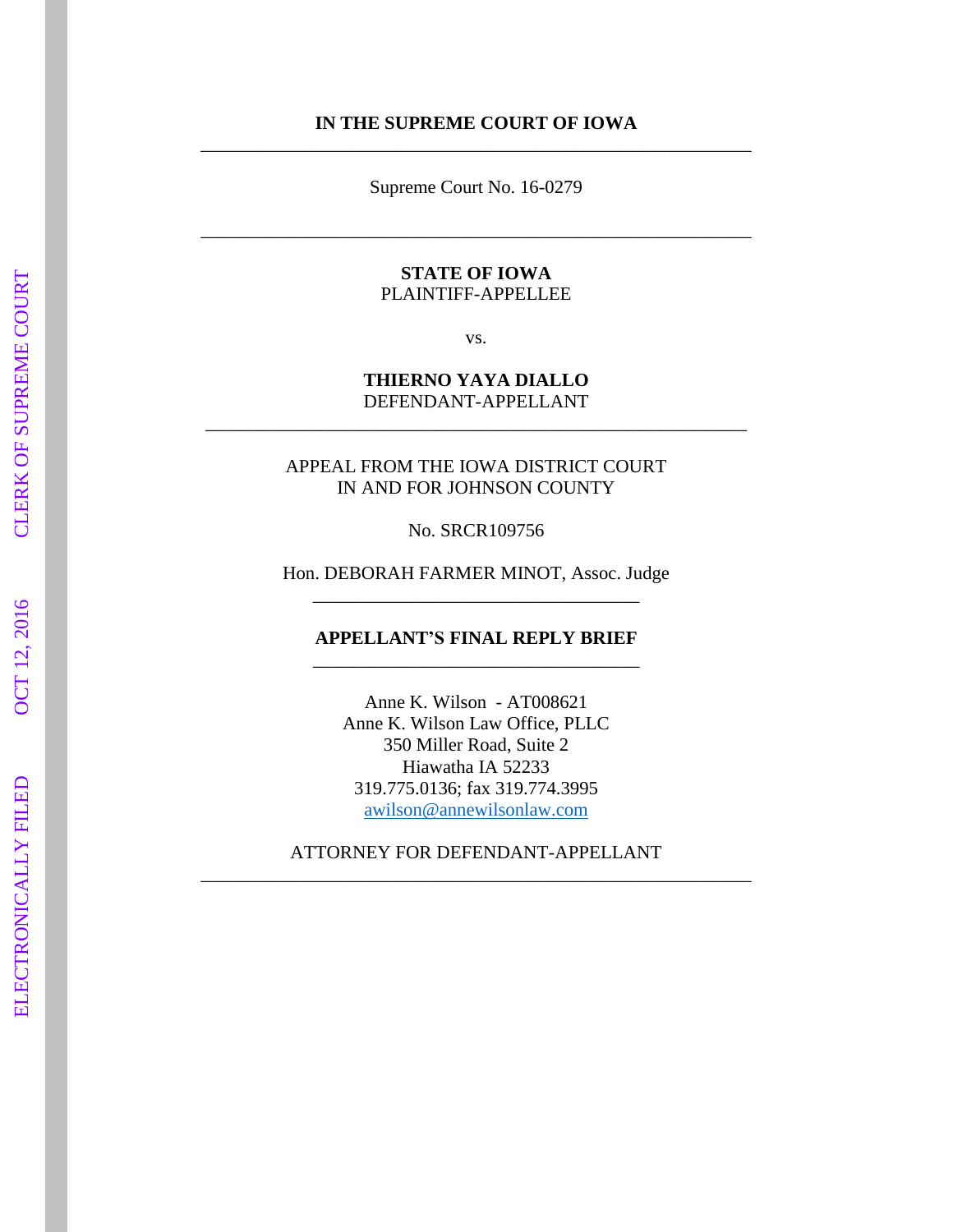## **TABLE OF CONTENTS**

| THERE WAS NOT SUBSTANTIAL COMPLIANCE WITH IOWA CODE<br>$\mathbf{L}$ |  |
|---------------------------------------------------------------------|--|
| 2.8(2)(b), AND THE WRITTEN PLEA SHOULD BE SET ASIDE 1               |  |
| II. TRIAL COUNSEL WAS INEFFECTIVE DESPITE THE LACK OF FORMAL        |  |
|                                                                     |  |
|                                                                     |  |
|                                                                     |  |
| <b>CERTIFICATE OF COMPLIANCE WITH TYPEFACE REQUIREMENTS11</b>       |  |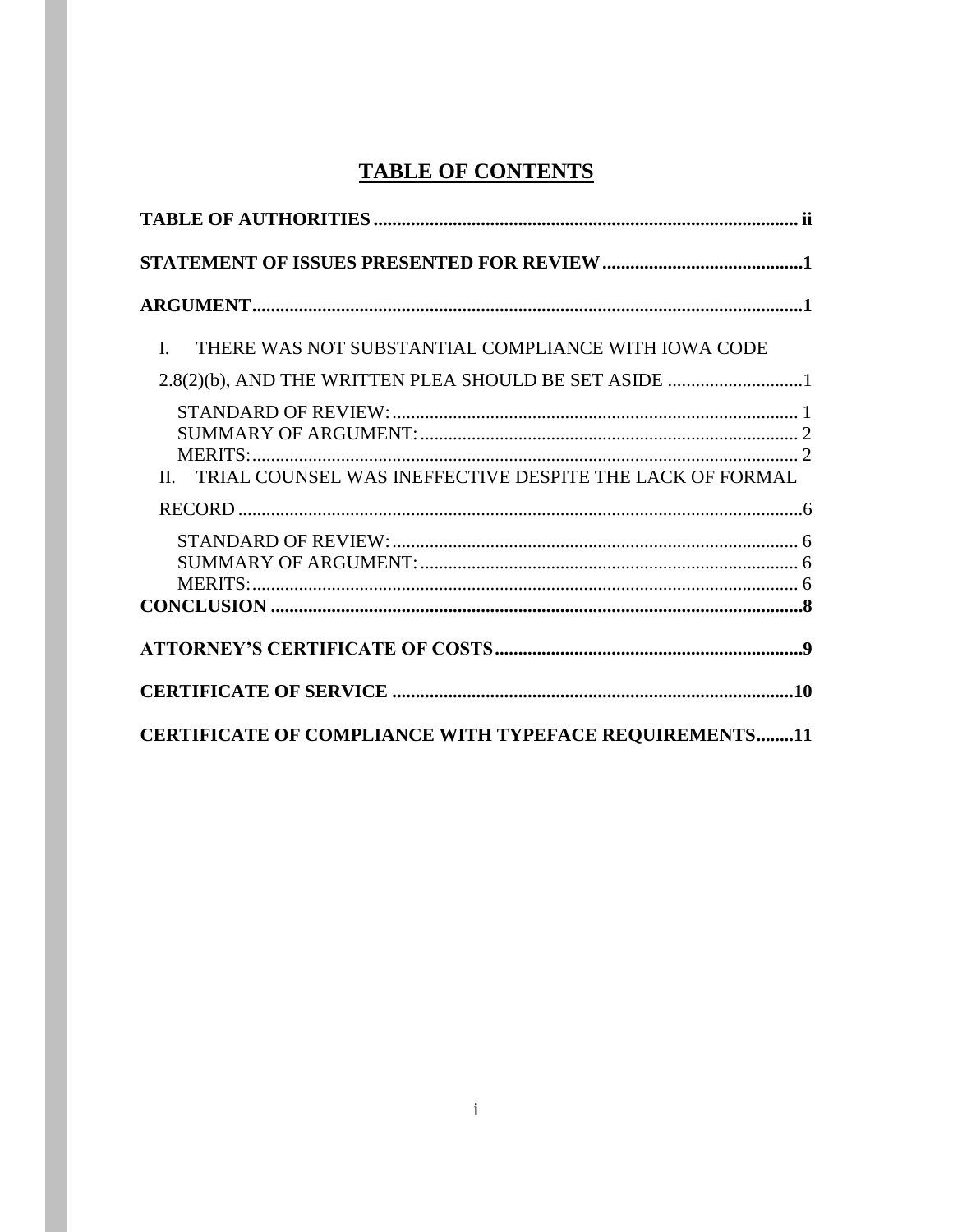## **TABLE OF AUTHORITIES**

| <b>CASES</b> |  |
|--------------|--|
|              |  |
|              |  |
|              |  |
|              |  |
|              |  |
|              |  |
|              |  |
|              |  |
|              |  |

## **STATUTES**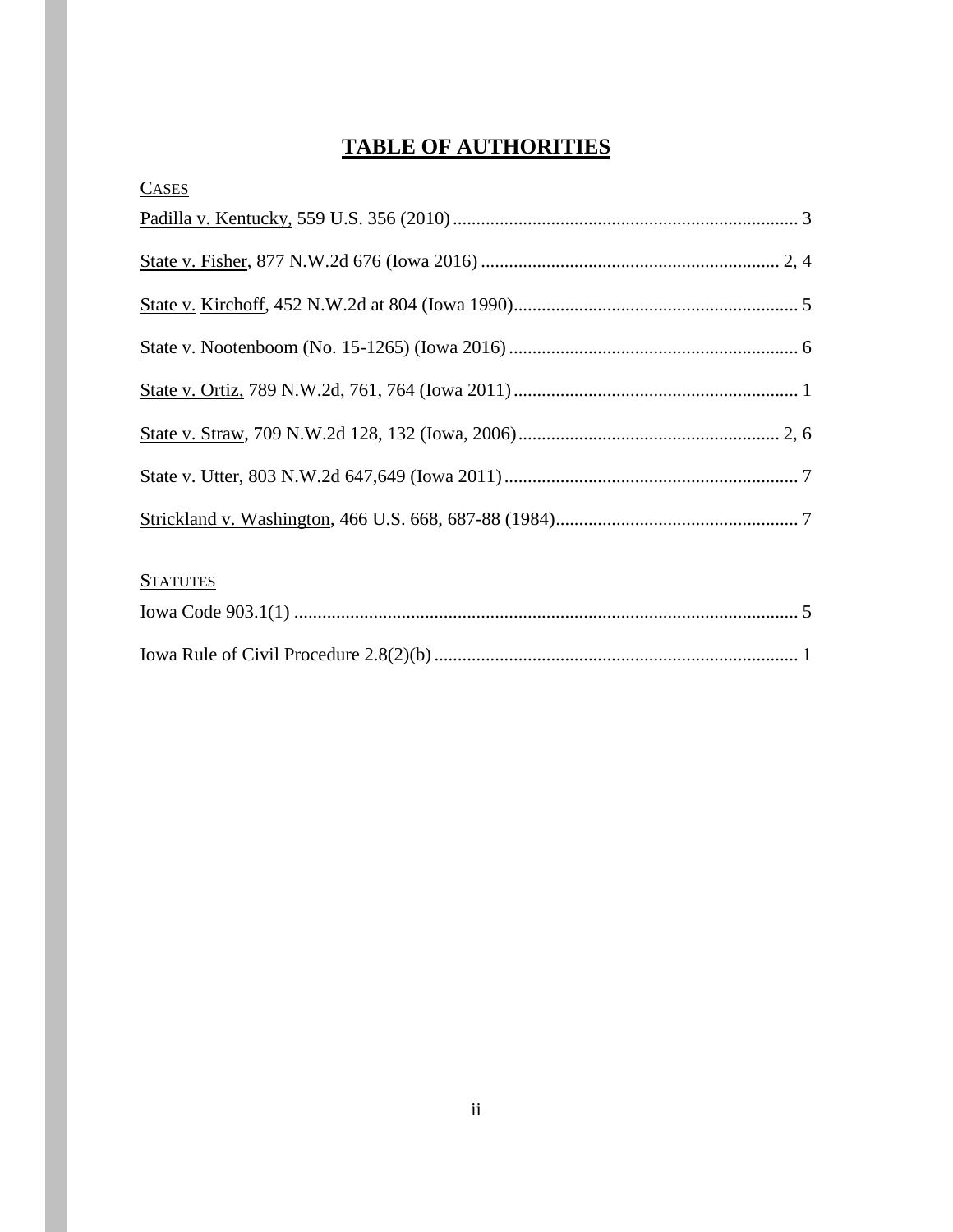### **STATEMENT OF ISSUES PRESENTED FOR REVIEW**

The State agrees with the Appellant's assertion that the Written Plea of Guilty was inadequate to warn Diallo of the effects of failing to file a Motion in Arrest of Judgment, and he can, therefore, challenge the guilty plea on appeal.

Diallo asserts that Written Plea of Guilty also failed to warn Diallo of the surcharges, fines and restitution he would incur, and was inadequate to advise him of the potential immigration effects of a guilty plea. The Plea did not meet substantial compliance with Iowa Rule of Civil Procedure  $2.8(2)(b)$ .

Diallo further asserts that his counsel was ineffective, and he was prejudiced by the errors made by counsel.

#### **ARGUMENT**

# **I. THERE WAS NOT SUBSTANTIAL COMPLIANCE WITH IOWA CODE 2.8(2)(b), AND THE WRITTEN PLEA SHOULD BE SET ASIDE**

#### **STANDARD OF REVIEW:**

The parties are in agreement regarding the Standard of Review is for corrections of error at law. State v. Ortiz, 789 N.W.2d, 761, 764 (Iowa 2011). Substantial compliance with Iowa Rule of Criminal Procedure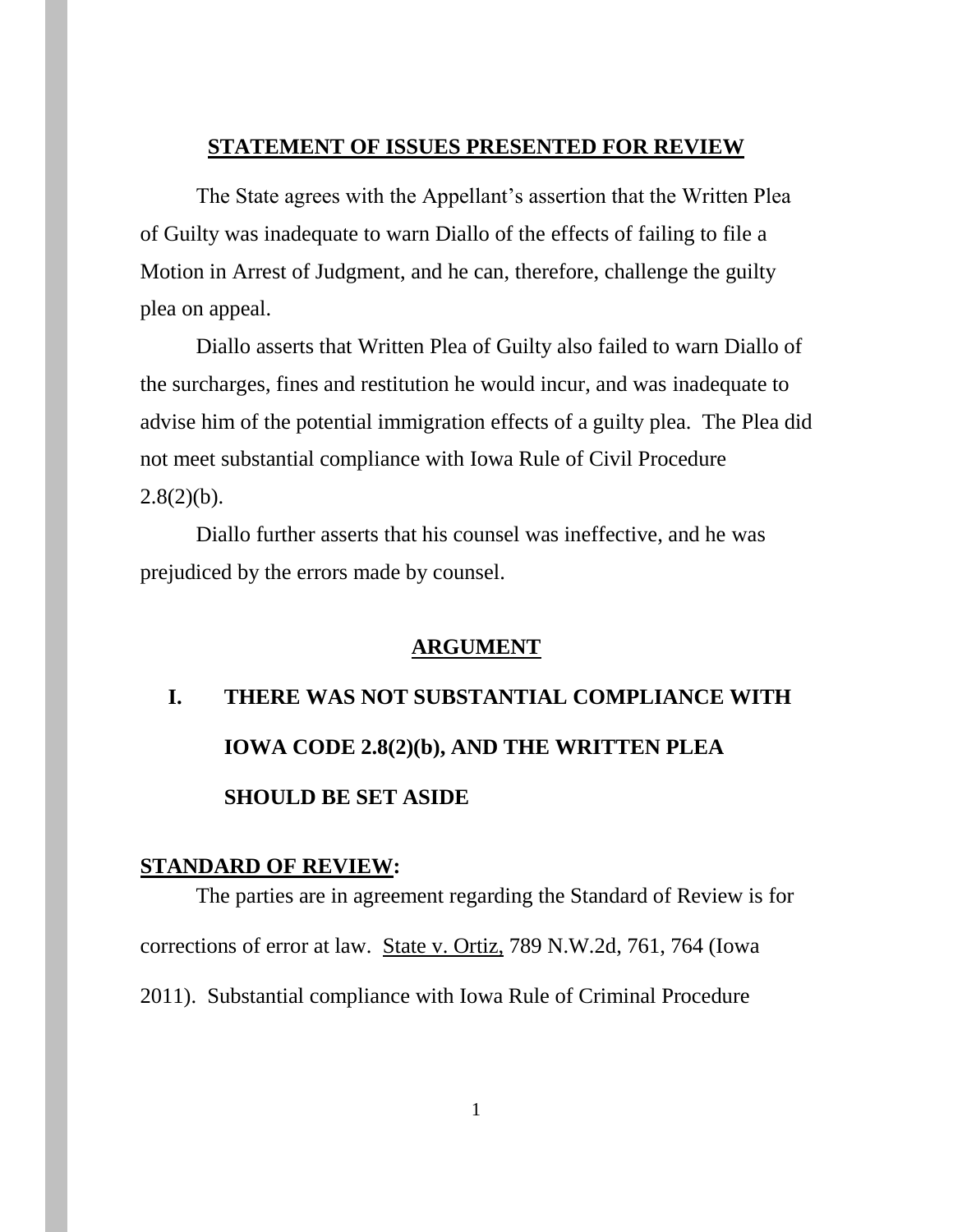2.8(2)(b) by the district court is required. State v. Straw, 709 N.W.2d 128, 132 (Iowa, 2006).

#### **SUMMARY OF ARGUMENT:**

The State is in agreement that the form used by Mr. Diallo's attorney for the Written Plea of Guilty (Appx. 12-16) was inadequate to advise Diallo of his right to file a Motion in Arrest of Judgment. Diallo is not precluded from challenging his guilty plea on direct appeal.

Like in State v. Fisher, 877 N.W.2d 676 (Iowa 2016) however, the Written Plea of Guilty used by Diallo's attorney did not substantially comply with the Rule 2.8(2)(b) threshold by notifying Diallo of the fine, surcharges, and of the immigration consequences of the plea.

#### **MERITS:**

## **A. THERE WAS NO SUBSTANTIAL COMPLIANCE OF RULE 2.8(2)(b)(3) REGARDING THE IMMIGRATION CONSEQUENCES**

While the otherwise deficient Written Plea of Guilty (Appx. 12) does include a statement regarding the Defendant having been advised of his immigration consequences, there is nothing in the record that shows the court substantially complied with its obligation to ensure that Diallo knew of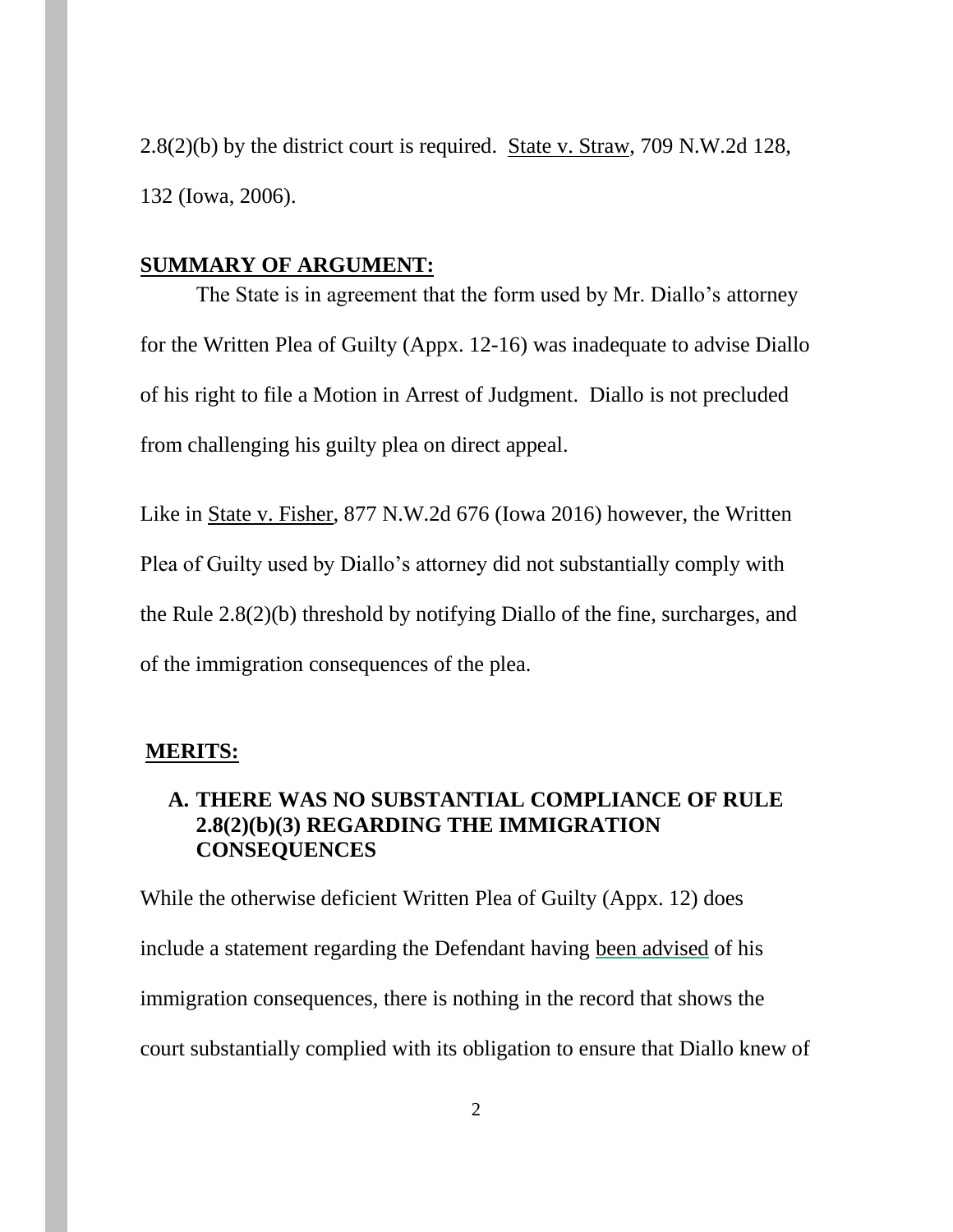such consequences before signing the form. Under Padilla v. Kentucky, 559 U.S. 356 (2010), a criminal defendant must be competently advised of immigration consequences before entering a plea. Accepting the Written Plea of Guilty (Appx. 12) and complying with Iowa Rule of Criminal Procedure 2.8(2)(b) would require the Court to ensure that the Defendants' counsel had complied with the immigration advisories. Because counsel would have been aware that his client was not a native English speaker and that he had a non-citizen immigration status, the State's argument that because the form had a paragraph regarding immigration consequences near Diallo's signature is not a definitive argument that Diallo was actually made aware of certain immigration consequences, including revocation of his green card and deportation, of his guilty plea. Even following the more relaxed substantial compliance standard rather than the actual compliance standard, the Written Plea, without a colloquy, was insufficient to ensure that Mr. Diallo was made aware of the consequences. Counsel should have made the Court aware that Mr. Diallo was a non-citizen and requested the court hold a colloquy hearing. Instead, the court merely took the Written Plea on its face when filed and there is no record of court proceedings in which the court verified with Diallo he had been advised of the immigration

3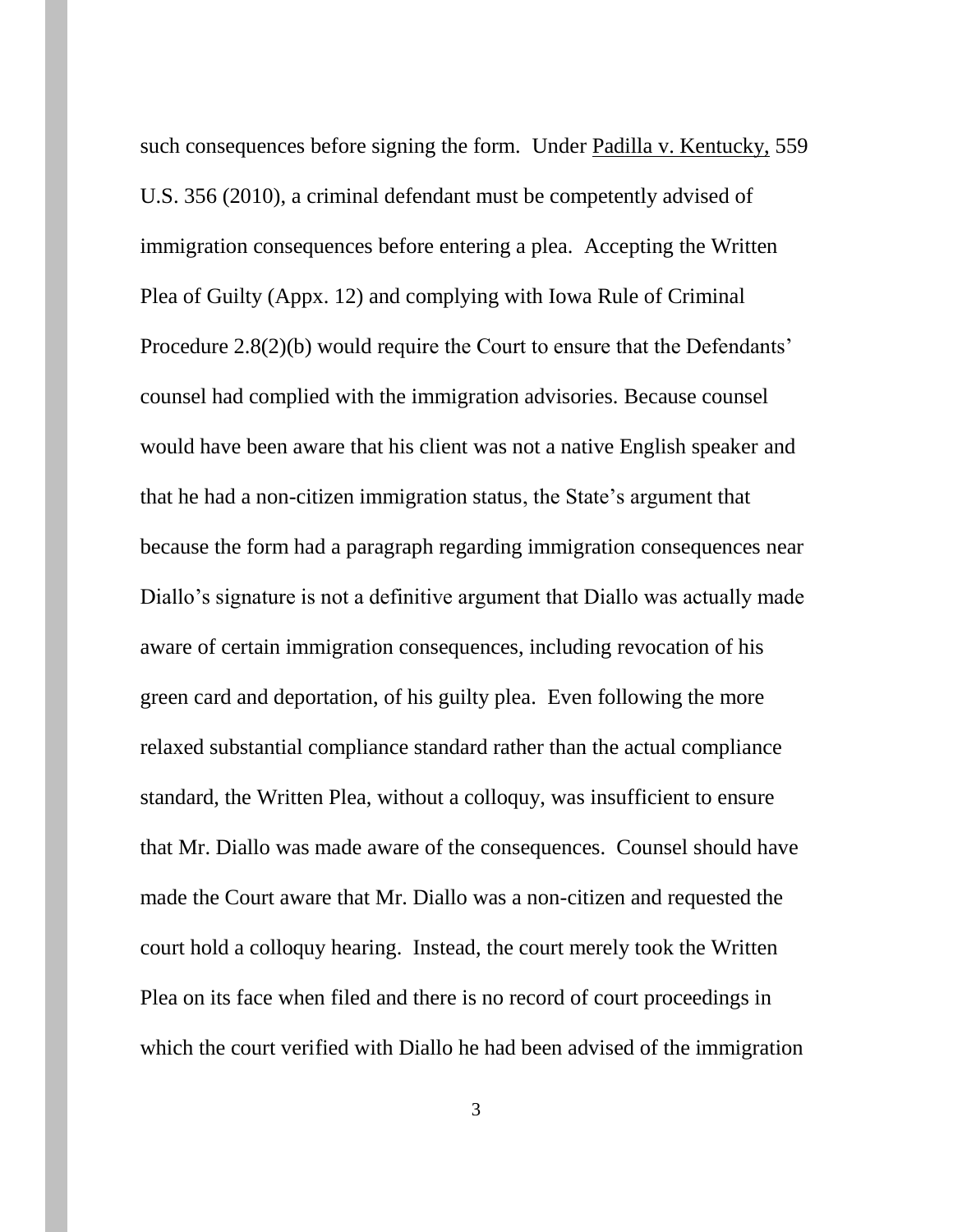consequences of his plea. Thus, there was no substantial compliance with Rule 2.8(2)(b)(3).

## **B. THERE WAS NO SUBSTANTIAL COMPLIANCE OF RULE 2.8(2)(b)(2) REGARDING THE FINE, SURCHARGES, AND VICTIM RESTITUTION BEFORE ENTERING HIS GUILTY PLEA**

The State asserts that Fisher leaves open the issue of whether there must be actual compliance or substantial compliance with Rule 2.8(2)(b)(2), regarding minimum and maximum punishments that the Defendant must be made aware of before the court can accept a guilty plea. The State further asserts that substantial compliance with the Rule is sufficient to withstand a challenge under State v. Kirchoff, 452 N.W.2d at 804 (Iowa 1990). Here, the State asserts that mere failure to inform Diallo of the existence of surcharges is insufficient on its own to fall below substantial compliance. The State's argument that the surcharge was simply forgotten on the Written Plea of Guilty and are of a relatively small consequence minimalizes the reasoning behind implementing those items, particularly in a simple misdemeanor case, where the statutory fine can be as low as \$65.00 (Iowa Code 903.1(1)) but the surcharges of 35%, plus court costs can cause a substantial hardship for an indigent criminal defendant. Since the court is not allowed to waive those items, it must be disclosed to a defendant when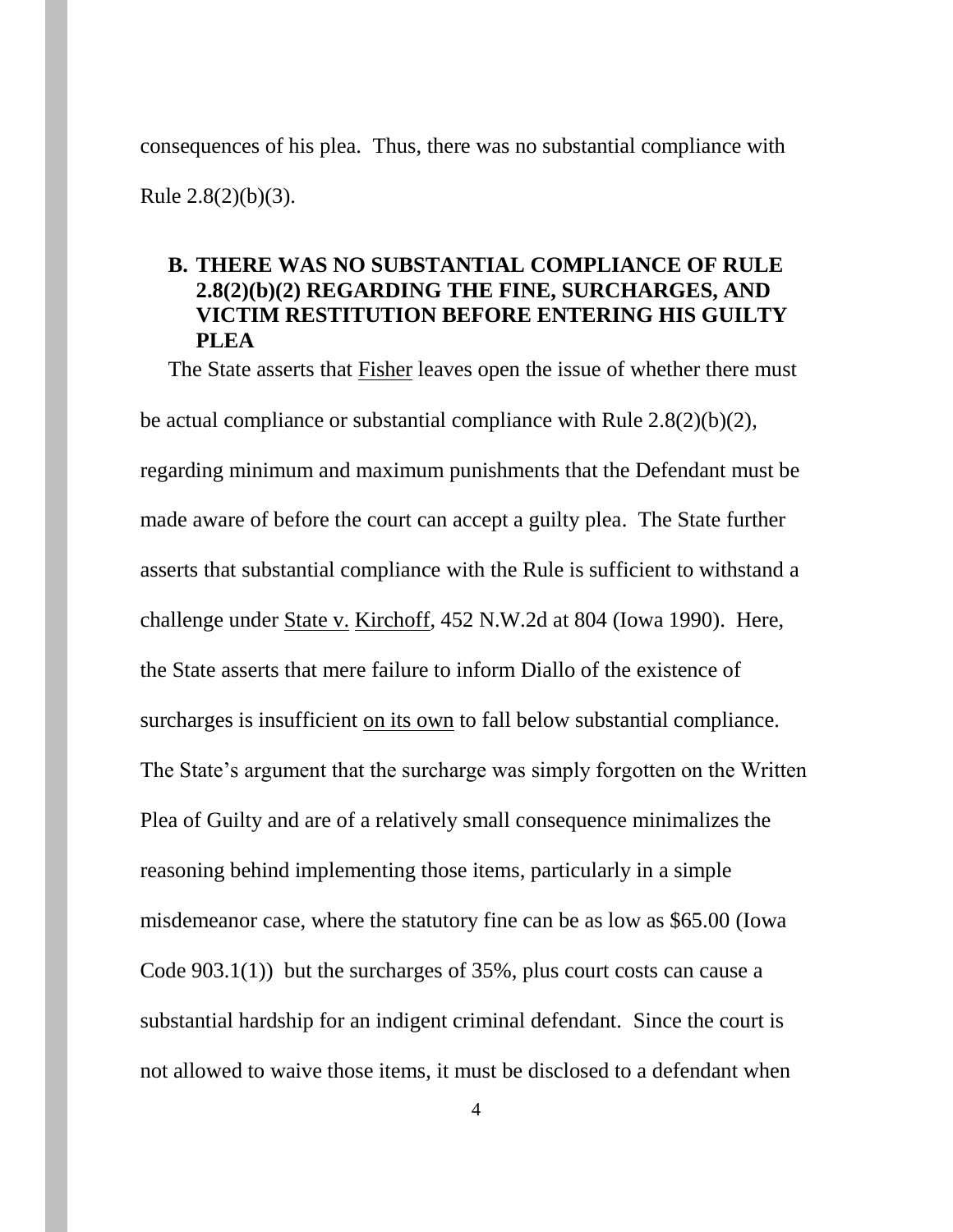contemplating a plea agreement. For many truly indigent defendants, the additional costs may, in fact, cause them to consider a potential guilty plea more carefully. Further, the Written Plea of Guilty (Appx. 12) also failed to detail the possibility of restitution. Even if the court accepts the state's argument that the neglecting the surcharges still met the substantial compliance threshold, the lack of disclosure of restitution has to fail the threshold. Particularly in an assault case, where restitution can include medical expenses, the restitution order could potentially be in the thousands of dollars. In contrast, substantial compliance can be found in the instance where the court used plain language rather than quoting the rule verbatim. Straw, 709 N.W.2d at 132; State v. Nootenboom (No. 15-1265) (Iowa 2016). While paraphrasing to make a defendant understand is substantial compliance, the absence of an important facet of the defendant's sentence cannot meet that standard. Whatever the additional amount of fines, restitution or surcharges (even if an amount which the state asserts is a trivial amount) Diallo should have been able to consider when agreeing to a guilty plea.

5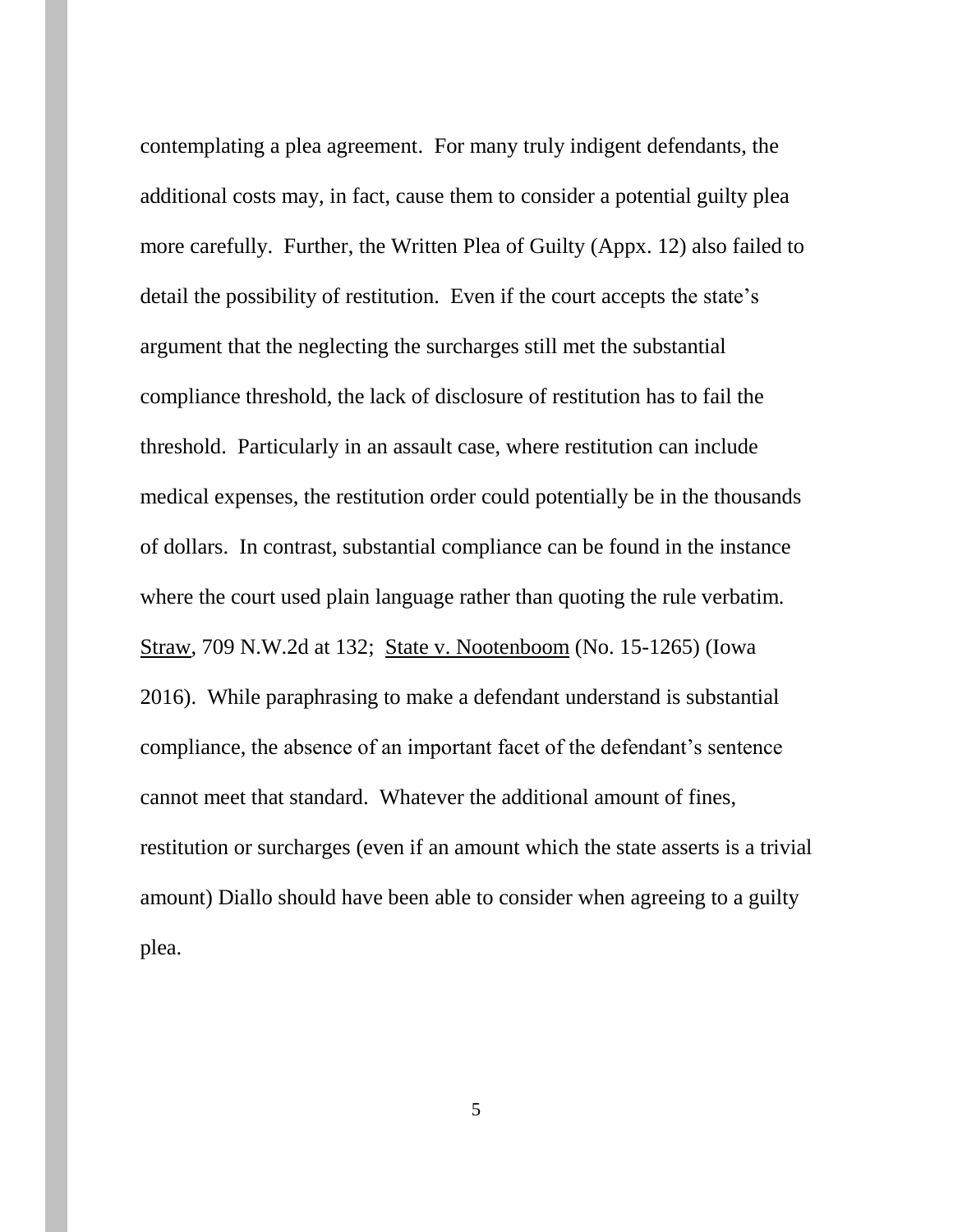# **II. TRIAL COUNSEL WAS INEFFECTIVE DESPITE THE LACK OF FORMAL RECORD**

#### **STANDARD OF REVIEW:**

Claims of Ineffective Assistance of counsel are constitutional in nature, and, therefore, reviewed *de novo*. State v. Utter, 803 N.W.2d 647,649 (Iowa 2011).

## **SUMMARY OF ARGUMENT:**

Due to the amount of errors made by Diallo's counsel, both prongs of Strickland are present, in that counsel breached essential duties and prejudice resulted.

## **MERITS:**

The State argues that the record is insufficient to establish whether Diallo's trial counsel was ineffective because there was a mention of immigration consequences on the Written Plea of Guilty (Appx. 12). There was no colloquy wherein the Court confirmed with Diallo that he was aware of the immigration consequences, the additional surcharges, or the deficiency regarding the failure to file a Motion in Arrest of Judgment.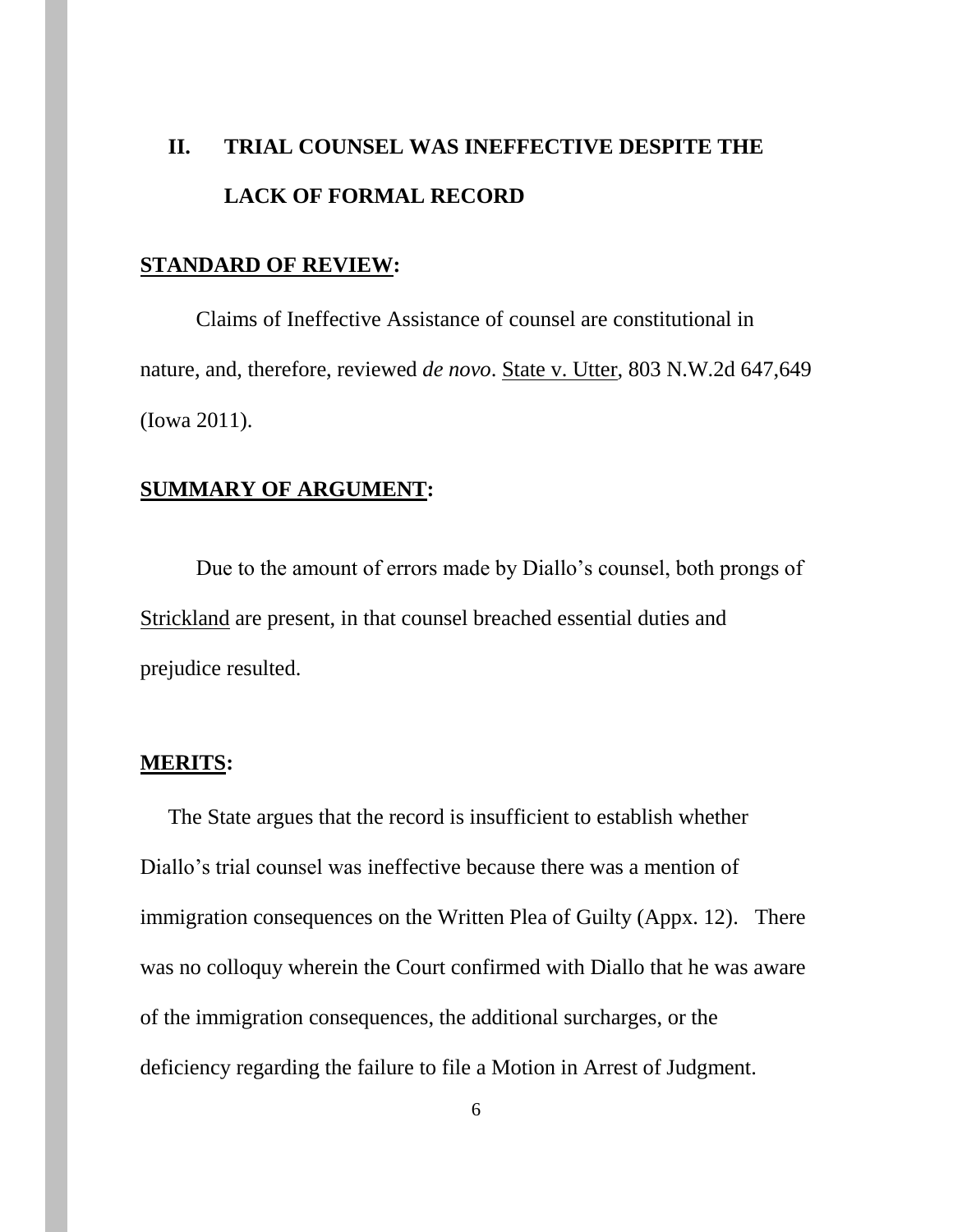Because there were no reported proceedings, there is no record *per se*, however, the review of the facts of this case clearly demonstrate a failure of counsel to meet his constitutional duties, and that prejudice resulted, as required by Strickland v. Washington, 466 U.S. 668, 687-88 (1984)

Diallo would not have pled guilty had he been made known of the consequences of his plea, not only of the immigration consequences but also of the surcharge, fine and restitution he was ordered to pay. The combination of the failure of counsel to properly inform Diallo that there were the additional consequences fails both prongs of the Strickland test.

Diallo's case should be remanded to the associate district court due to his counsel's errors, or at least, such claims should be preserved for postconviction relief.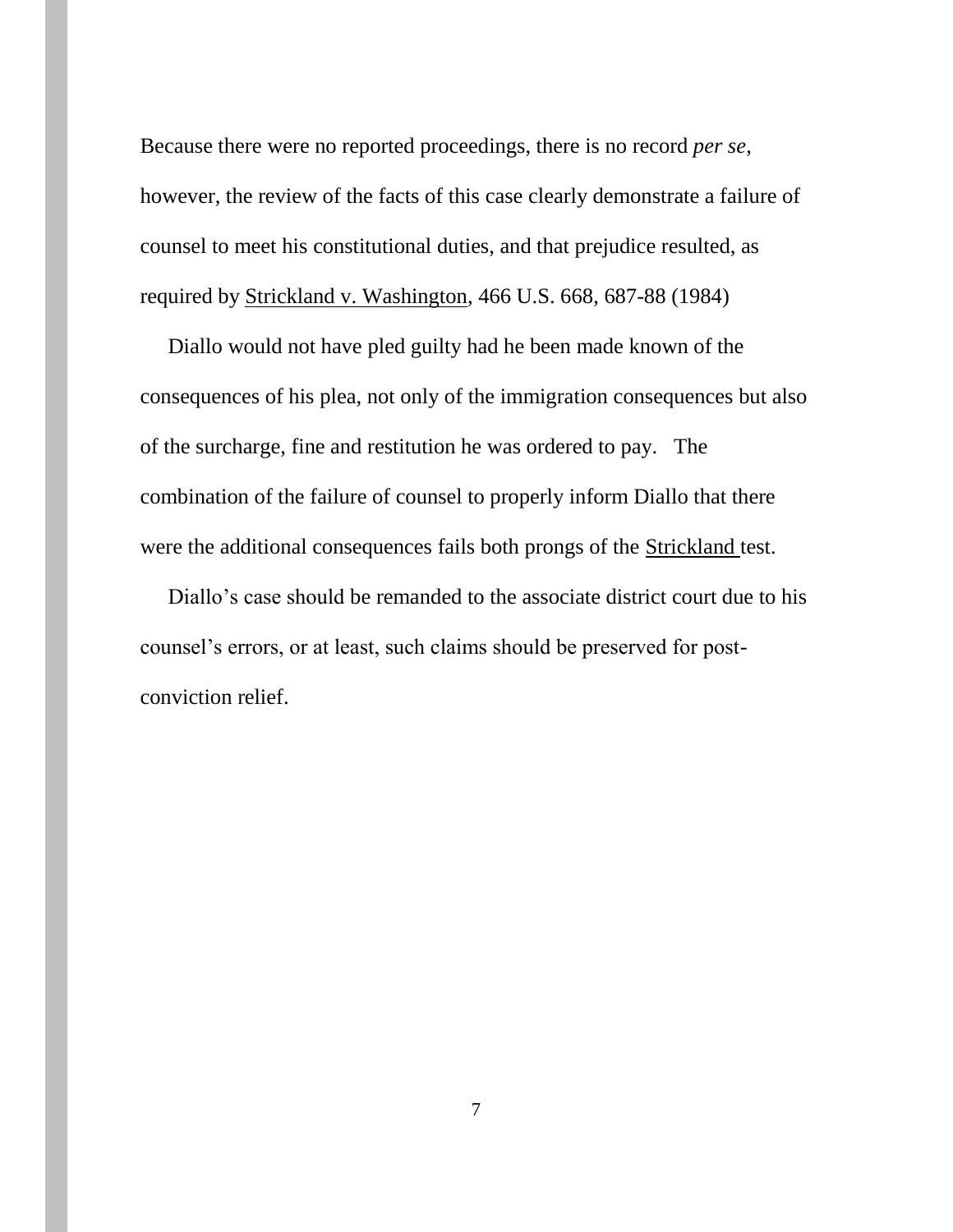#### **CONCLUSION**

The state agrees that the form used in Mr. Diallo's guilty plea was deficient and inadequate to inform him of his right to file a Motion in arrest of Judgment.

Diallo's guilty plea to the simple misdemeanor charge of Assault Causing Bodily Injury should be vacated and remanded back to the Johnson County Associate District court. The plea he made was on an outdated form, with no colloquy with the sentencing judge, and he was not sufficiently informed of the consequences of his plea to make a voluntary, knowing and intelligent decision. He was not informed of the financial consequences or the immigration consequences of his plea. The plea was wholly inadequate to advise the defendant of his rights and consequences of the plea. Also, counsel was ineffective in that his performance was constitutionally deficient in that he did not adequately explain the consequences of the plea to Diallo. This case should be remanded to the District Associate Court for further proceedings.

Respectfully Submitted,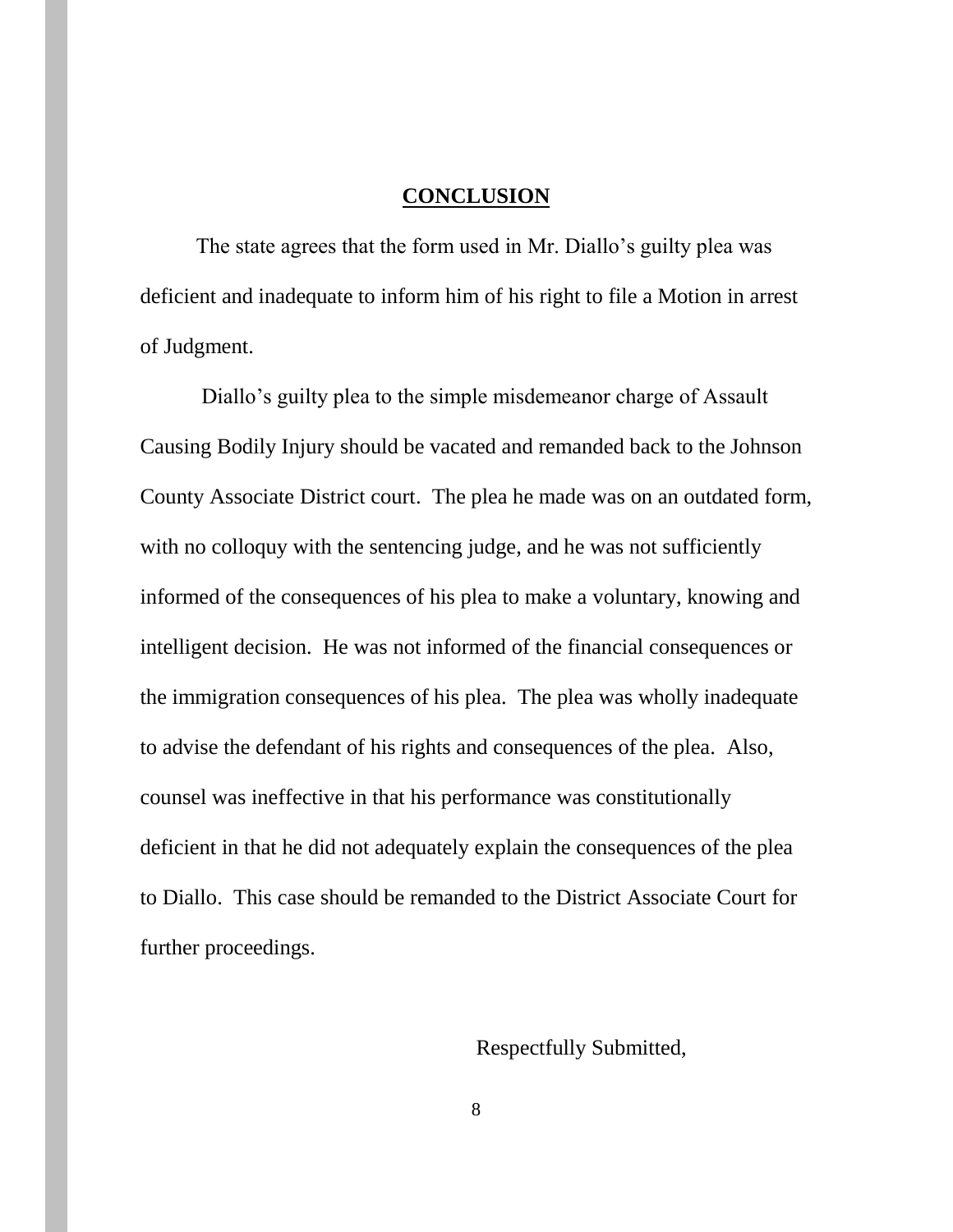Come K lielson

Anne K. Wilson, AT008621 Anne K. Wilson Law Office, PLLC 350 Miller Road, Suite 2 Hiawatha IA 52233 319.775.0136; fax 319.774.3995 awilson@annewilsonlaw.com

## **ATTORNEY'S CERTIFICATE OF COSTS**

I, Anne K. Wilson, Attorney for the Appellant, hereby certify that the cost of

preparing the foregoing Appellant's Reply Brief as \$0.00.

\_\_\_\_\_\_\_\_\_\_\_\_\_\_\_\_\_\_\_\_\_\_\_\_\_\_\_\_\_\_

Anne K. Wilson, AT008621 Anne K. Wilson Law Office, PLLC 350 Miller Road, Suite 2 Hiawatha IA 52233 319.775.0136; fax 319.774.3995 awilson@annewilsonlaw.com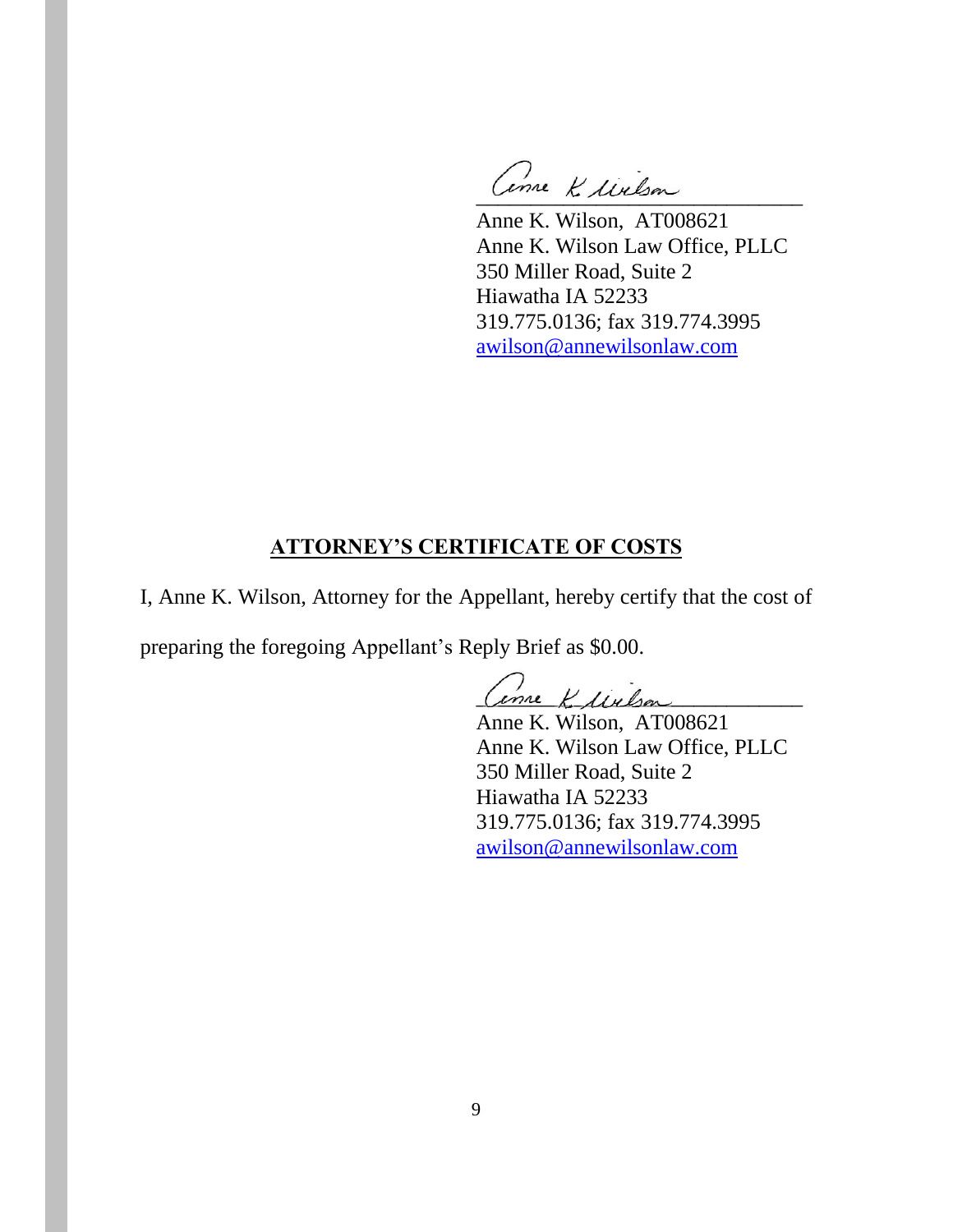## **CERTIFICATE OF SERVICE**

The undersigned certifies a copy of this Reply Brief, was served on the 4<sup>th</sup> Day of October 2016, upon the following persons and upon the Clerk of the Supreme Court:

VIA EDMS: Attorney General Criminal Appeals Division 1305 E. Walnut Hoover Building Des Moines, IA 50319

VIA FIRST CLASS MAIL: Thierno Yaya Diallo 2010 Broadway St. Apt K Iowa City, IA 52240

Come K. Melson

Anne K. Wilson, AT 0008621